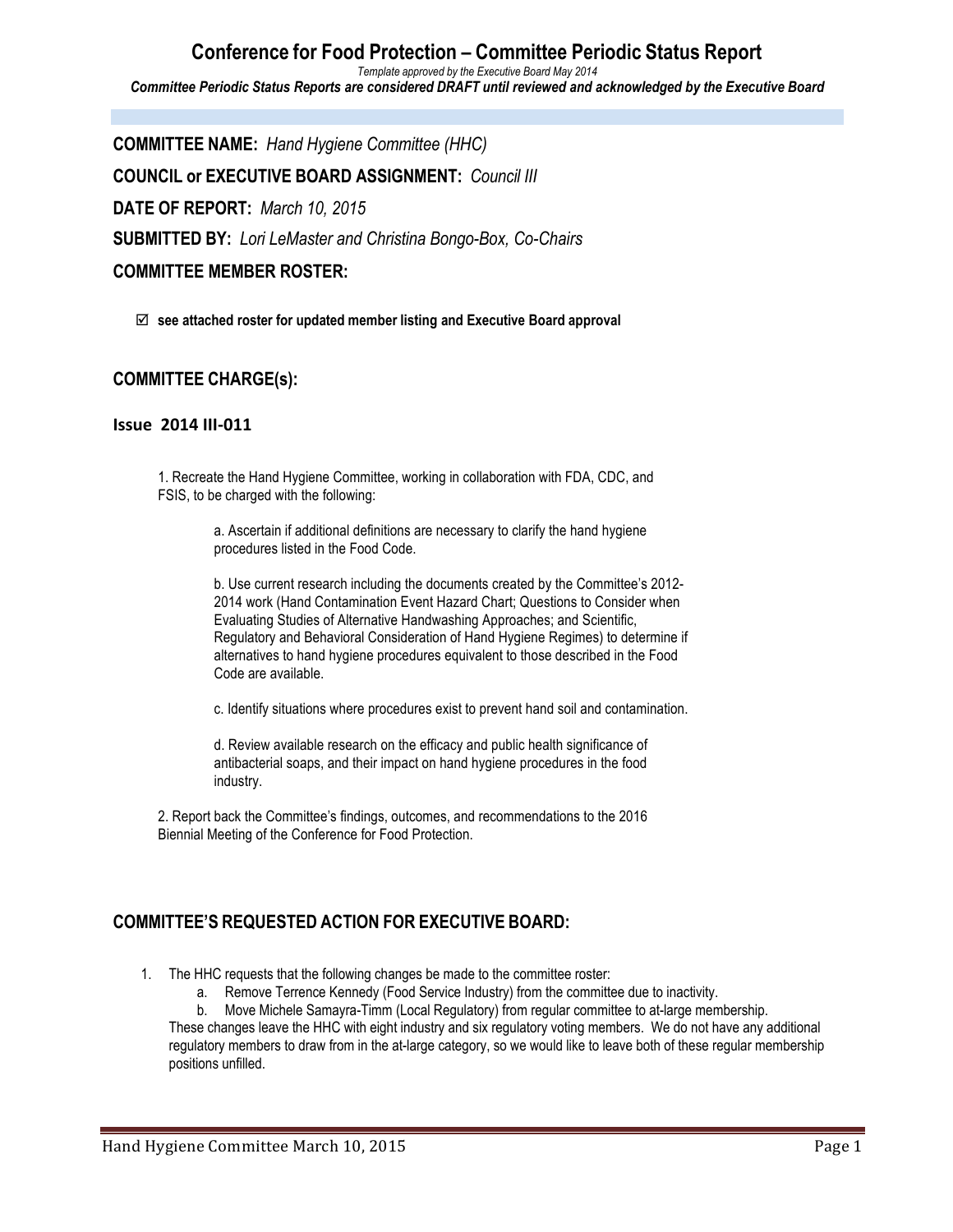## **Conference for Food Protection – Committee Periodic Status Report**

*Template approved by the Executive Board May 2014*

*Committee Periodic Status Reports are considered DRAFT until reviewed and acknowledged by the Executive Board*

- 2. The HHC voted unanimously to seek clarification or revision of the following charges:
	- a. **Original Charge**: a. Ascertain if additional definitions are necessary to clarify the hand hygiene procedures listed in the Food Code.

**Clarification Requested**: The HHC requests clarification whether the committee is also asked to provide recommendations for additional definitions if they are needed.

**Proposed Revision**: a. Ascertain if additional definitions are necessary and propose recommendations to clarify the hand hygiene procedures listed in the Food Code.

- b. **Original Charge**: c. Identify situations where procedures exist to prevent hand soil and contamination.
	- **Proposed Revision:** c. Identify methods and available research that describe where procedures exist to prevent hand soil and contamination.
- c. **Original Charge**: d. Review available research on the efficacy and public health significance of antibacterial soaps, and their impact on hand hygiene procedures in the food industry.

#### **Proposed Revision:**

The committee voted unanimously to request that this charge be removed. FDA published a proposed rule regarding the available data and FDA's criteria for establishing the safety and effectiveness of antiseptic washes for consumer use in December 2013. Although CDER has not yet defined antiseptic criteria for food handler use, we plan to address these products in the future.

Should the Board deny the request to remove this charge, the committee requests to not be required to make a recommendation to the next Conference on this charge.

### **PROGRESS REPORT / COMMITTEE ACTIVITIES WITH ACTIVITY DATES:**

#### *1. Progress on Overall Committee Activities*

- *a. The HHC initially set up a call schedule to meet every two weeks. Between Thanksgiving and Christmas, 2014, the group only met once; but we have since gotten back on the original call schedule of meeting every two weeks.*
- *b. As a rule, the group chose to work through all of the charges together as a group and not split into sub-committees. The only exception so far, has been that small groups of 3-5 were each assigned a few of the recent studies to review under Charge 1. b. and report back their findings to the entire group.*
- *c. Some of the challenges experienced by the Hand Hygiene Committee include:*
	- *1. Clarification is needed for some of the charges. The specific clarification requests are listed above in the Committee's Requested Action for the Executive Board.*
	- *2. There are no performance measures to establish what is "equivalent" to that of the handwashing procedures of the Food Code.*
	- *3. Charge 1. d.*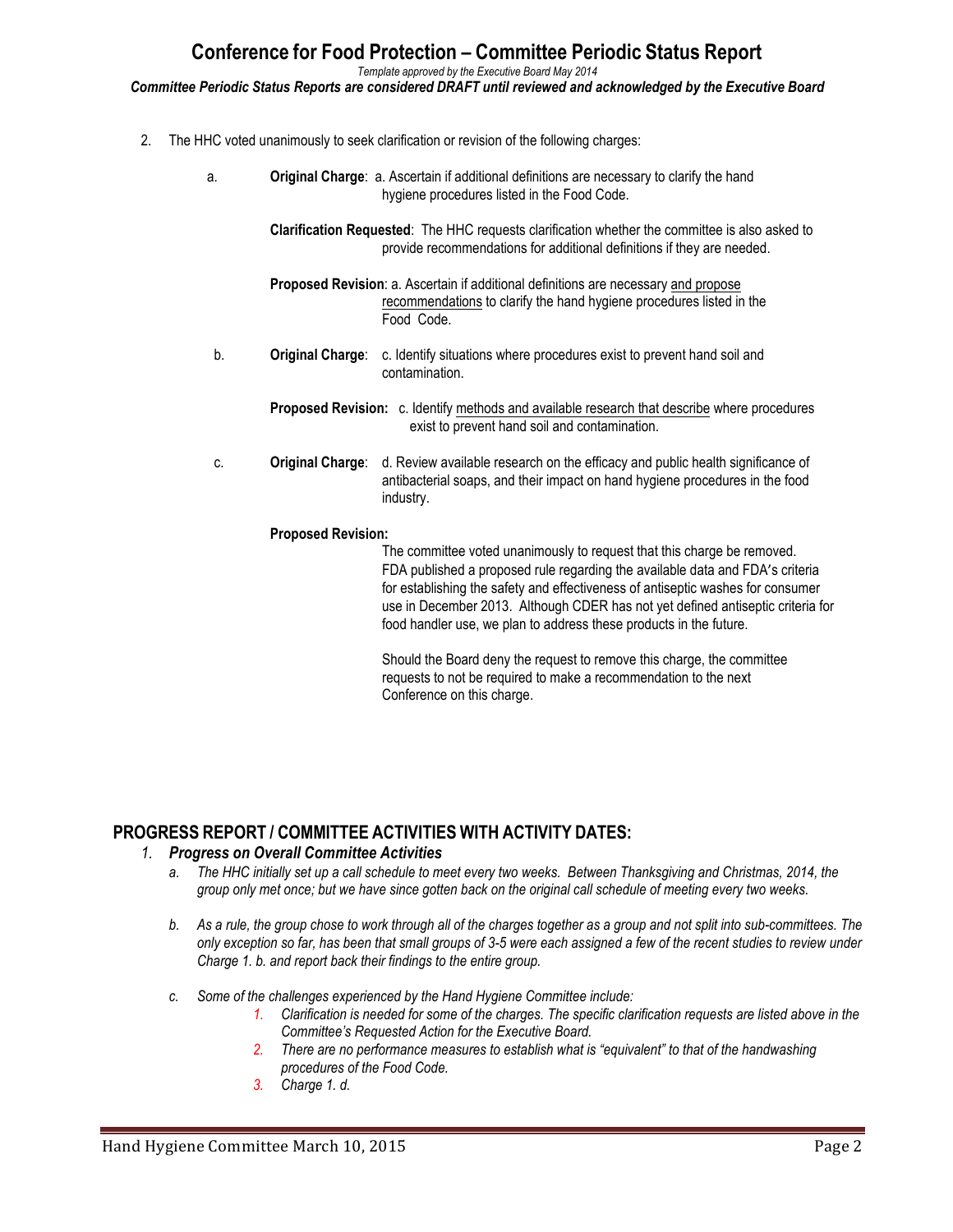# **Conference for Food Protection – Committee Periodic Status Report**

*Template approved by the Executive Board May 2014*

*Committee Periodic Status Reports are considered DRAFT until reviewed and acknowledged by the Executive Board*

#### *2. Progress Addressing each Assigned Committee Charge*

#### *Charge 1:*

Recreate the Hand Hygiene Committee, working in collaboration with FDA, CDC, and FSIS, to be charged with the following:

a. Ascertain if additional definitions are necessary to clarify the hand hygiene procedures listed in the Food Code.

- *1. Background: The committee reviewed the definitions in the Food Code as well as the pertinent hand hygiene sections.*
- *2. Progress report: The committee could not come to a consensus regarding recommendations for additional definitions. The group decided to work through the remaining Charges and reassess this charge.*
- *3. Milestones completed*
- *4. Work still in progress: The committee will reevaluate this Charge once work on all of the other Charges is complete. The group believes that work on the other charges may prompt further discussion and consensus on whether additional definitions are needed to clarify hand hygiene procedures of the Food Code.*

b. Use current research including the documents created by the Committee's 2012-2014 work (Hand Contamination Event Hazard Chart; Questions to Consider when Evaluating Studies of Alternative Handwashing Approaches; and Scientific, Regulatory and Behavioral Consideration of Hand Hygiene Regimes) to determine if alternatives to hand hygiene procedures equivalent to those described in the Food Code are available.

- *1. Background: The committee is charged with reviewing current research to determine if alternatives hand hygiene procedures exist that are equivalent to the hand hygiene procedures described in the Food Code.*
- *2. Progress report: The committee reviewed the following studies:*
	- *2010-2012 Hand Hygiene Committee / Swanson Et. Al.,2012*
	- *M. A. Davis, H. Sheng, J. Newman, D. D. Hancock and C. J. Hovde,2006*
	- *Sarah L. Edmonds,\* James Mann, Robert R. Mccormack, David R. Macinga, Christopher M. Fricker, James W. Arbogast, And Michael J. Dolan, 2010*
	- *Sarah L. Edmonds,\* Robert R. Mccormack, Sifang Steve Zhou, David R. Macinga, and Christopher M. Fricker, 2012*
	- *Sarah L. Edmonds, Ms; Carrie Zapka, Ms; Douglas Kasper, Md; Robert Gerber, Md;Robert Mccormack, Bs; David Macinga, Phd; Stuart Johnson, Md; Susan Sambol, Bs,Mt (Ascp); Christopher Fricker, Phd; James Arbogast, Phd; Dale N. Gerding, Md 2013*
	- *Angela Fraser, James W. Arbogast, Lee-Ann Jaykus, Richard Linton, And Didier Pittet 2012*
	- *Akrum H. Tamimi Sheri Carlino •Sarah Edmonds Charles P. Gerba 2014*
	- *Pengbo Liu David R. Macinga Marina L. Fernandez •Carrie Zapka Hui-Mien Hsiao Brynn Berger*
	- *James W. Arbogast Christine L. Moe, 2011*
	- *Macinga, Sattar, Jaykus And Arbogast, 2008*